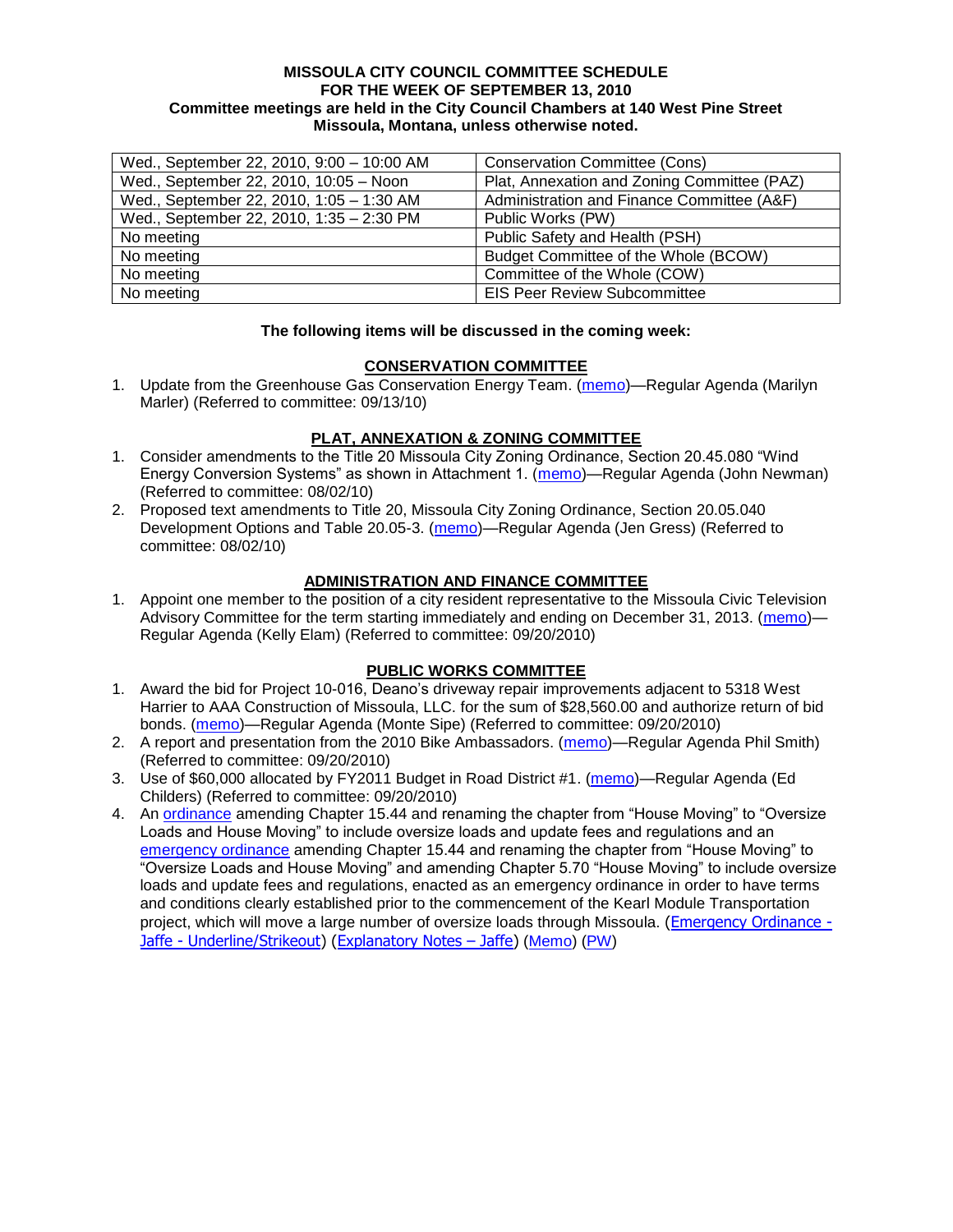#### \*\*\*\*\*\*\*\*\*\*\*\*\*\*\*\*\*\*\*\*\*\*\*\*\*\*\*\*\*\*\*\*

**The following items have been referred to City Council committees, but the committees will not discuss them in the coming week:**

## **PUBLIC SAFETY AND HEALTH COMMITTEE**

- 1. Fire Department Update Ongoing in Committee (Mike Painter)
- 2. Health Department Update Ongoing in Committee. (Ellen Leahy)
- 3. Police Department Update Ongoing in Committee. (Mark Muir)
- 4. An [ordinance](ftp://ftp.ci.missoula.mt.us/Packets/Council/2008/2008-12-15/2008CatOrdinanceAmendment%5B1%5D.pdf) amending Missoula Municipal Code Chapter 6.09 entitled "Missoula Cat Ordinance" section 6.09.010 through 6.09.090 to amend definitions, to limit the number of cats over the age of four months that a person, family, or household can harbor, keep, or maintain to five and to enact other general amendments. [\(PS&H\)](ftp://ftp.ci.missoula.mt.us/Packets/Council/2008/2008-12-15/081210psh.pdf) (Returned from Council floor: 01/12/09)
- 5. An [ordinance](ftp://ftp.ci.missoula.mt.us/Packets/Council/2008/2008-12-15/DogOrdinance--PSHrevisions.pdf) amending Missoula Municipal Code Title 6 entitled "Animals" generally amending Chapter 6.04 entitled "Animals Running at Large" and Chapter 6.08 entitled "Dogs and Pet Shops," increasing the fee when an animal is impounded and establishing a fee for a boarding kennel license. [\(PS&H\)](ftp://ftp.ci.missoula.mt.us/Packets/Council/2008/2008-12-15/081210psh.pdf) (Returned from Council floor: 01/12/09)
- 6. Review implementation of the Missoula Outdoor Lighting Ordinance [\(memo\)](http://www.ci.missoula.mt.us/DocumentView.aspx?DID=4420).—Regular Agenda (Dave Strohmaier) (Referred to committee: 08/09/10)

## **CONSERVATION COMMITTEE**

- 1. Information on Trail Projects [\(memo\)](http://www.ci.missoula.mt.us/DocumentView.aspx?DID=4477).—Regular Agenda (Marilyn Marler) (Referred to committee: 08/23/2010)
- 2. Resolution to expend \$175,000 of 2006 Open Space Bond proceeds towards the purchase of a conservation easement on the 1036 acre Quebec Deschamps Creek Ranch located approximately 2.5 miles NW of the Wye intersection of I-90 and Hwy 93 N. [\(memo\)](http://www.ci.missoula.mt.us/DocumentView.aspx?DID=4555)—Regular Agenda (Jackie Corday) (Referred to committee: 09/13/10)
- 3. Discuss the Urban Forestry program. [\(memo\)](http://www.ci.missoula.mt.us/DocumentView.aspx?DID=4592)—Regular Agenda (Stacy Rye) (Referred to committee: 09/20/10)

## **PLAT, ANNEXATION & ZONING COMMITTEE**

- 1. Annexation. (see separate list at City Clerk's Office for pending annexations) (Ongoing in Committee)
- 2. Update the Rattlesnake Valley Comprehensive Plan Amendment [\(memo\)](ftp://ftp.ci.missoula.mt.us/Packets/Council/2007/2007-04-02/Referrals/Rattlesnake_Plan_Update_referral.pdf).—Regular Agenda (Dave Strohmaier) (Referred to committee: 04/02/07)
- 3. Request to rezone the property legally described as Lot 3 of Scott Street Lots Subdivision, located in Section 16, T13N, R19W, P.M.M. form D (Industrial) to I-1 (Light Industrial), based on the finding of fact and conclusions of law. (PAZ [05/21/08\)](ftp://ftp.ci.missoula.mt.us/Packets/Council/2008/2008-06-02/080521paz.pdf) (Returned from Council floor: 6/2/08)
- 4. Ongoing discussion of City planning issues with members of the Planning Board.—Regular Agenda (Bob Jaffe) (Referred to committee: 3/20/06)

## **ADMINISTRATION AND FINANCE COMMITTEE**

- 1. Approve claims. (Ongoing) (Consent Agenda)
- 2. Approve journal vouchers. (Ongoing) (Consent Agenda)
- 3. Approve budget transfers. (Ongoing) (Consent Agenda)
- 4. An ordinance amending the municipal code as it relates to bike licensing.  $(A\&F)$  (Returned from council floor: 12/15/08)
- 5. Implications of establishing maintenance districts. [\(memo\)](ftp://ftp.ci.missoula.mt.us/Packets/Council/2009/2009-05-11/Referrals/MaintenanceDistricts.pdf) Regular Agenda (Bob Jaffe) (Referred to committee: 05/11/09)
- 6. Clarify position of council member who also serves on the board of a non-profit agency that has dealings with the city. [\(memo\)](http://www.ci.missoula.mt.us/DocumentView.aspx?DID=1840) – Regular Agenda (Ed Childers) (Referred to committee: 07/20/2009)
- 7. [Resolution](http://www.ci.missoula.mt.us/DocumentView.aspx?DID=2373) of the Missoula City Council establishing a tourism business improvement district consisting of non-contiguous lands within the City of Missoula for the purpose of aiding tourism, promotion and marketing within the district. [\(Exhibit A\)](http://www.ci.missoula.mt.us/DocumentView.aspx?DID=2090) [\(Exhibit B\)](http://www.ci.missoula.mt.us/DocumentView.aspx?DID=2374) [\(memo\)](http://www.ci.missoula.mt.us/DocumentView.aspx?DID=2097) [\(A&F\)](http://www.ci.missoula.mt.us/Archive.aspx?ADID=1172) (Returned from Council floor: 10/05/09)
- 8. Review the FY 2011-15 capital improvement projects (CIP). [\(memo\)](http://www.ci.missoula.mt.us/DocumentView.aspx?DID=3522) Regular Agenda (Brentt Ramharter) (Referred to committee: 04/19/2010)
- 9. Amend Council rules to change the Council's regular meeting schedule to two meetings per month [\(memo\)](http://www.ci.missoula.mt.us/DocumentView.aspx?DID=4027).—Regular Agenda (Marty Rehbein) (Referred to committee: 06/07/10)